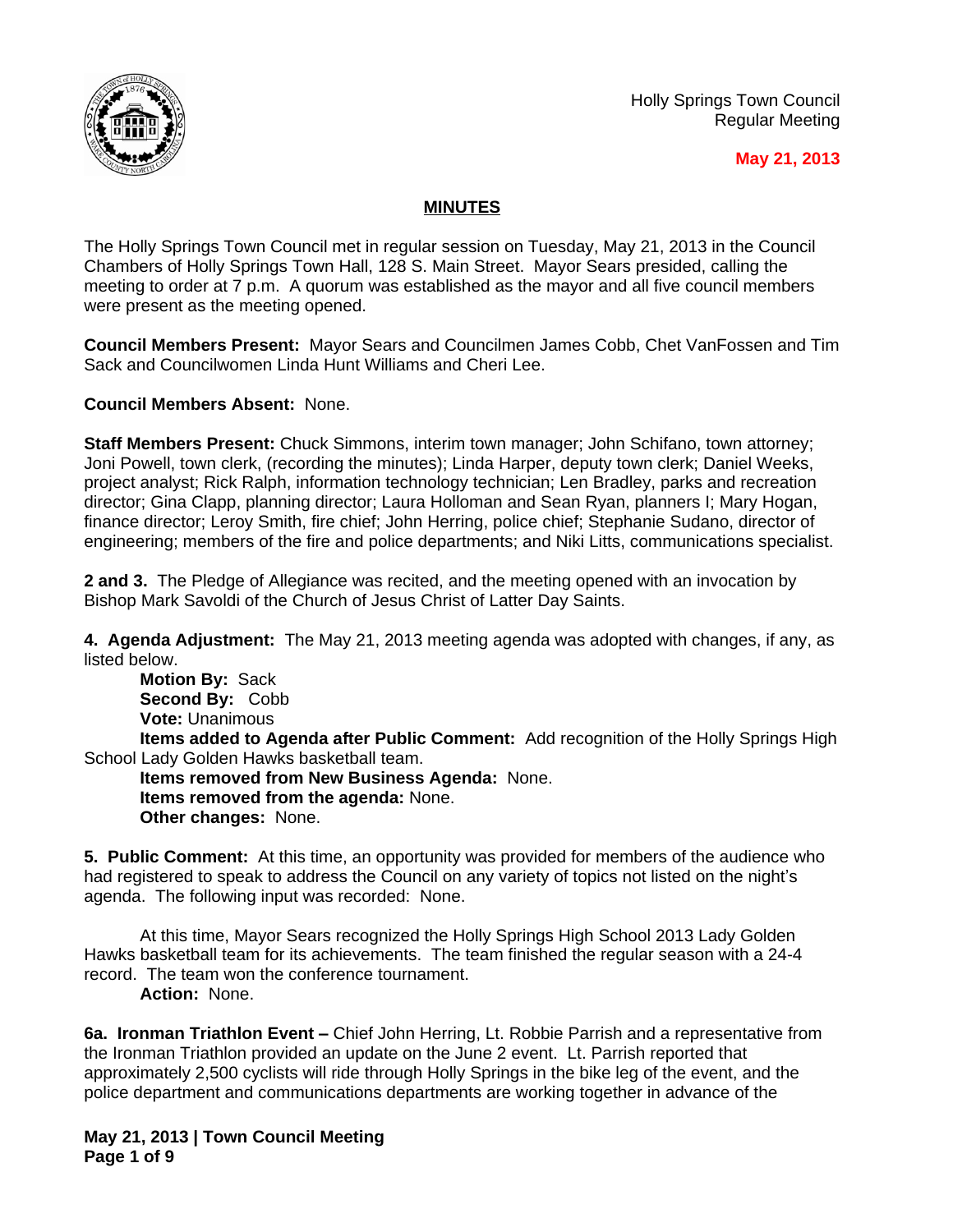triathlon to make residents aware of the potential for national publicity and the local traffic impacts.

He said the June 2 half-Ironman is a first for the Raleigh area. The swim will take place at Jordan Lake in Chatham County, and the bike leg will take athletes through rural Chatham and Wake Counties before entering downtown Raleigh for the running leg. The run will take athletes through downtown Raleigh and by the N.C. State campus, the capital building, Hillsborough Street, Meredith College and the N.C. Art Museum before finishing at City Plaza.

Lt. Parrish said the police department expects heavy bike traffic on Avent Ferry Road and G.B. Alford Highway and on Sunset Lake Road and Optimist Farm Road between 9 and 11:30 a.m. Sunday, June 2.

### **Action:** None.

**7b. Public Hearing: Rezoning Petition 13-REZ-05 –** Mr. Ryan said the Town has received a request to conditionally rezone several properties located along West Holly Springs Road, east of NC 55. The applicant is requesting to rezone the properties, encompassing approximately 16.838 acres, from R-10: Residential and R-15: Residential to R-MF-8 CU: Multi-family Residential Conditional Use.

Mr. Ryan said the applicant is requesting the public hearing be opened and continued to the June 4 Council meeting.

Mr. Ryan said zoning conditions are offered by the petitioner to be placed on the property and are not required by the Town. The petitioner has requested the following conditions be placed on the property:

- 1. The site will be developed to meet the permitted uses of the R-MF-8 zoning district with the exception of apartments, condominiums, and section A.2(a-g.)
- 2. A 20-foot undisturbed buffer will be maintained along the north and east boundaries (except for utilities/drainage.)
- 3. An additional 10-foot buffer is to be added to the north and east property lines. This buffer may be disturbed if needed and re-vegetated.
- 4. Both the 10-foot buffer and 20-foot buffer should have an average plant unit value of 75.
- 5. There will be no connection to Gremar Drive.

Mr. Ryan said condition #5 was added by the applicant in response to adjacent residents' concerns about the requirement to not connect to Gremar Drive; however, it is at odds with longestablished and key policies of the Town of Holly Springs.

Mr. Ryan said that staff strongly recommended that this condition be removed from this request because roadway and project interconnectivity is a key goal that has been established by the town early on, in order to implement the vision discussed in the Vision Holly Springs Comprehensive Plan.

Interconnectivity is strongly supported / required in these major planning documents - Vision Holly Springs Comprehensive Plan, the Unified Development Ordinance and the Engineering Design and Construction Standards.

He said staff recommends that this development be designed to be consistent with that goal. Through each project submitted, the Ttown works to achieve interconnectivity through road connections and road stubs for future connections. Road stubs like Gremar Drive are made with the intention that they will one day be connected when adjacent development occurs. Interconnectivity is an important tool that the town uses to provide multiple means of access to a subdivision. This is required for public safety's responsiveness, for allowing access to adjacent neighborhoods and businesses without having to exit onto thoroughfares, for interconnecting utilities and for strengthening community.

The details about how a connection would be made will be worked out at the time a development plan is submitted but the option to have a connection needs to be left open and not restricted with this rezoning, Mr. Ryan said.

At the time of design, traffic calming measures can be incorporated by the designer if deemed necessary for distributing traffic.

**May 21, 2013 | Town Council Meeting Page 2 of 9**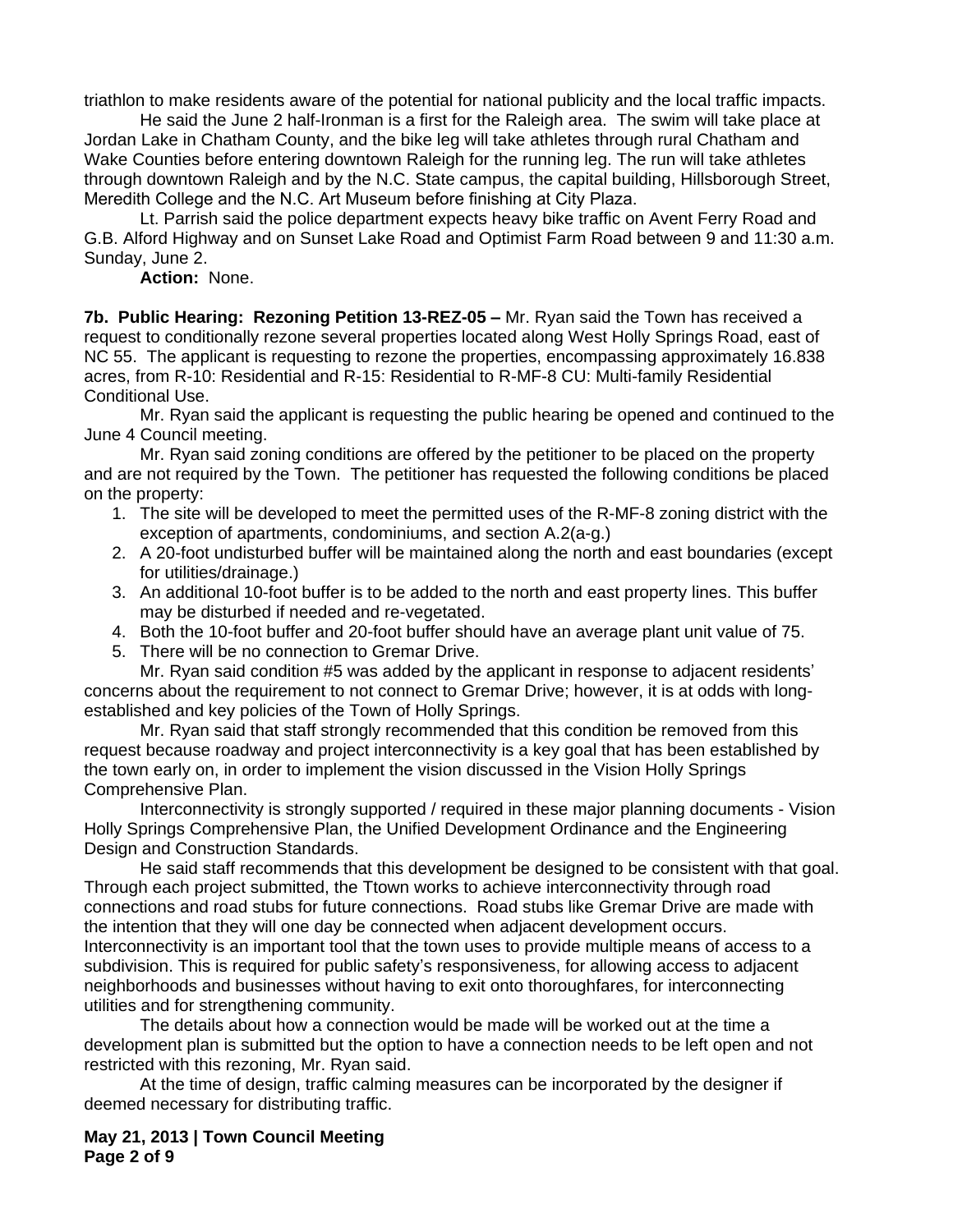Mr. Ryan said the Planning Board discussed the following issues and concerns at its meeting April 23 and recommends approval with the removal of condition #5:

- the current stub road at the end of Gremar Drive and the condition offered by the petitioner that it not connect to any potential development on this site. The board questioned whether or not the connection from Gremar Drive was needed or if there were alternative ways to make a pedestrian connection rather than a roadway connection. The board concluded that the road was intended to connect and agreed with staff's recommendation to remove the Gremar Drive connection condition from the rezoning.
- applicable buffer requirements to adjacent properties. They further discussed what the buffer requirements along the Oak Hall Planned Unit Development would be without the additional buffers as provided in the conditions. The board was satisfied that the applicant was proposing to provide a 30-foot buffer with an average plant unit value of 75 along Oak Hall PUD, which is greater than the minimum requirement of a 10-foot B-40 buffer.
- whether any development would actually be able to reach eight units per acre in density. The Board concluded that the actual density of any development would likely be slightly less than eight units per acre.

Mr. Ryan said that staff recommends Town Council discuss the potential impacts of NC House Bill 150 (HB150), which is pending approval by the NC Senate (Senate Bill 139). HB150 proposes to eliminate the ability of the Town to require single-family dwellings, including townhomes, to meet certain architectural requirements including exterior building color, type or style of exterior cladding material, style or materials of roof, structures or porches, exterior nonstructural architectural ornamentation, and location or architectural styling of windows and doors, including garage doors. Staff would like to make the Town Council aware that if this rezoning is approved, and HB150/S139 is approved, there are no assurances that any proposed development will meet the architectural standards currently contained in the UDO.

Staff recommends that the Town Council discuss developer-offered condition #5 and its incompatibility with the Town's interconnectivity policies.

- o Vision Holly Springs Comprehensive Plan Section 2: Transportation- Objective #6 and Section 4: Community Character- Objective #9
- o Unified Development Ordinance Section 7.07 Street Design and Right-of-Way Reservation Part A.1. Street Layout and Arrangement and Part B. 13.c. Incorporation of Existing Streets.
- o Engineering Design & Construction Standards.

With that explanation completed, Mayor Sears opened the public hearing. The following comments were recorded:

Hugh J. Gilleece, 875 Walnut Street, Cary - Mr. Gilleece addressed the Council saying that he changed the plan to address neighbor concerns and the condition 5 also was to address neighbor concerns. He asked the Council for a motion to defer action until June 4 so he would have time to meet with staff to explore options.

Mr. Schifano advised that the condition could not be removed and would require a new application.

Council agreed that the application could be renewed but that the public hearing on the old application could be used to receive comments. Neighbors would be notified of the change to remove Condition No. 5.

**Action:** The Council approved a motion to continue the public hearing and to defer action on proposed Zone Map Change Petition #13-REZ-05 to the June 4 Town Council meeting.

**Motion By:** VanFossen

**Second By:** Sack

**Vote:** Unanimous

At this time, Ms. Clapp addressed the Council to advise that if the Council is requiring a new application, then there would not be time to advertise the public hearing on the amended petition before the June 4 meeting.

**May 21, 2013 | Town Council Meeting Page 3 of 9**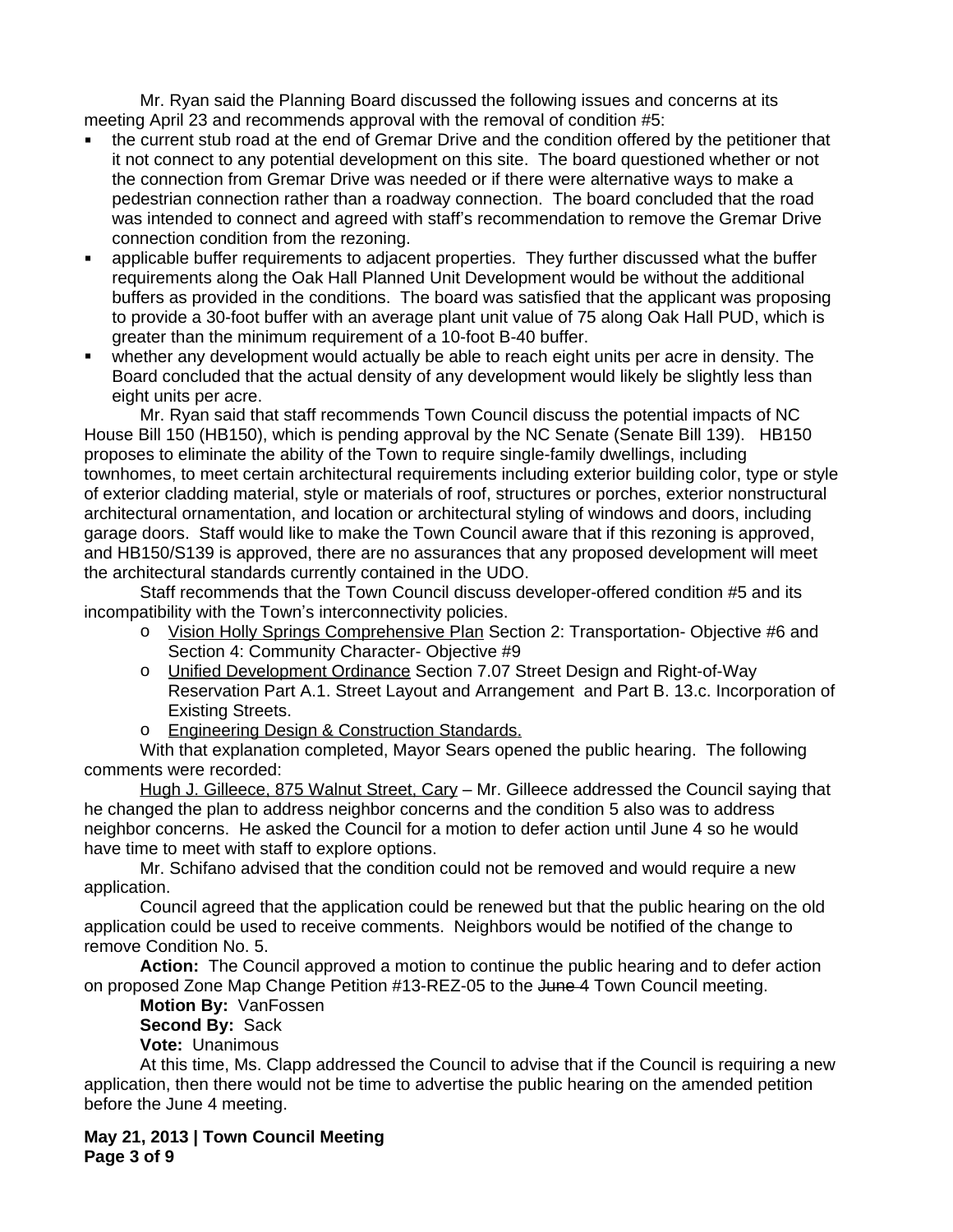**Action:** The Council approved a motion to revisit the original motion and replace it with a new motion to eliminate the specific date: The Council approved a motion to continue the public hearing and to defer action on proposed Zone Map Change Petition #13-REZ-05 to a future Town Council meeting.

**Motion By:** VanFossen **Second By:** Sack **Vote:** Unanimous

**7b. Public Hearing: Special Exception Use 12-SEU-09 and Development Plan 12-DP-09 –**

Ms. Holloman said the Town has received a request for a mixed use project consisting of 174 multifamily units as well as 10,130 square feet of commercial, to be located at the intersection of Highway 55 and Old Adams Road.

The Local Business zoning district contains a mixed use development option, which, until now, no developer has chosen to utilize. This option is intended to be flexible in nature to allow the center to be somewhat market-driven with some clear guidelines. Specifically:

- The project must include both commercial and residential uses.
- Each project must contain a minimum of 20 percent of both residential uses and commercial uses.
- Such uses may be contained within the project or within the building.
- The project shall contain the required minimum amount of commercial and residential uses within six years of the first certificate of occupancy issued.
- For projects developed in phases, each phase shall be able to function as a stand-alone development and the project shall contain the required open space at all times during the phases of construction.

She said the project plan includes both residential and commercial tracts. The residential tract consists of seven apartment buildings with 174 multi-family units located throughout the property. A total of 335 parking spaces (surface parking and garages) are distributed throughout the project. The commercial tract is rather conceptual in nature at this time and as currently shown features 10,130 square feet of general commercial space. Prior to any commercial projects moving forward, the developer will be required to amend this plan to show the ultimate design of the nonresidential tract.

A critical pedestrian connection is provided through the interior of the site, connecting the residential to the commercial. Also, sidewalk pedestrian connections are shown from both residential and commercial buildings located adjacent to Old Adams Road.

She said within the residential tract, a total of 1.28 acres (10% of project area) of private recreational open space is provided and includes amenities such as a pool and clubhouse, dog park, and a badminton/croquet court.

The primary building materials include light brown cement siding and red brick accents. Other design features include: façade modulation, roofline variation, decorative columns and balconies.

Ms. Holloman said the Planning Board discussed the following issues and concerns at its meeting April 23 and recommends approval:

- The board felt that the use was appropriate within the Southern Gateway Area.
- Asked what Fuquay-Varina had planned surrounding the property. When staff relayed to the board that a large subdivision was under construction, they had no issues with this use fitting into the fold.
- The board discussed the associated road improvements with staff. Staff did state that NCDOT was proposing that a superstreet would be constructed on NC55 as part of this project's road improvements.
- Planning Board did not have any issues with the overall layout and design of the proposed project.

**May 21, 2013 | Town Council Meeting Page 4 of 9**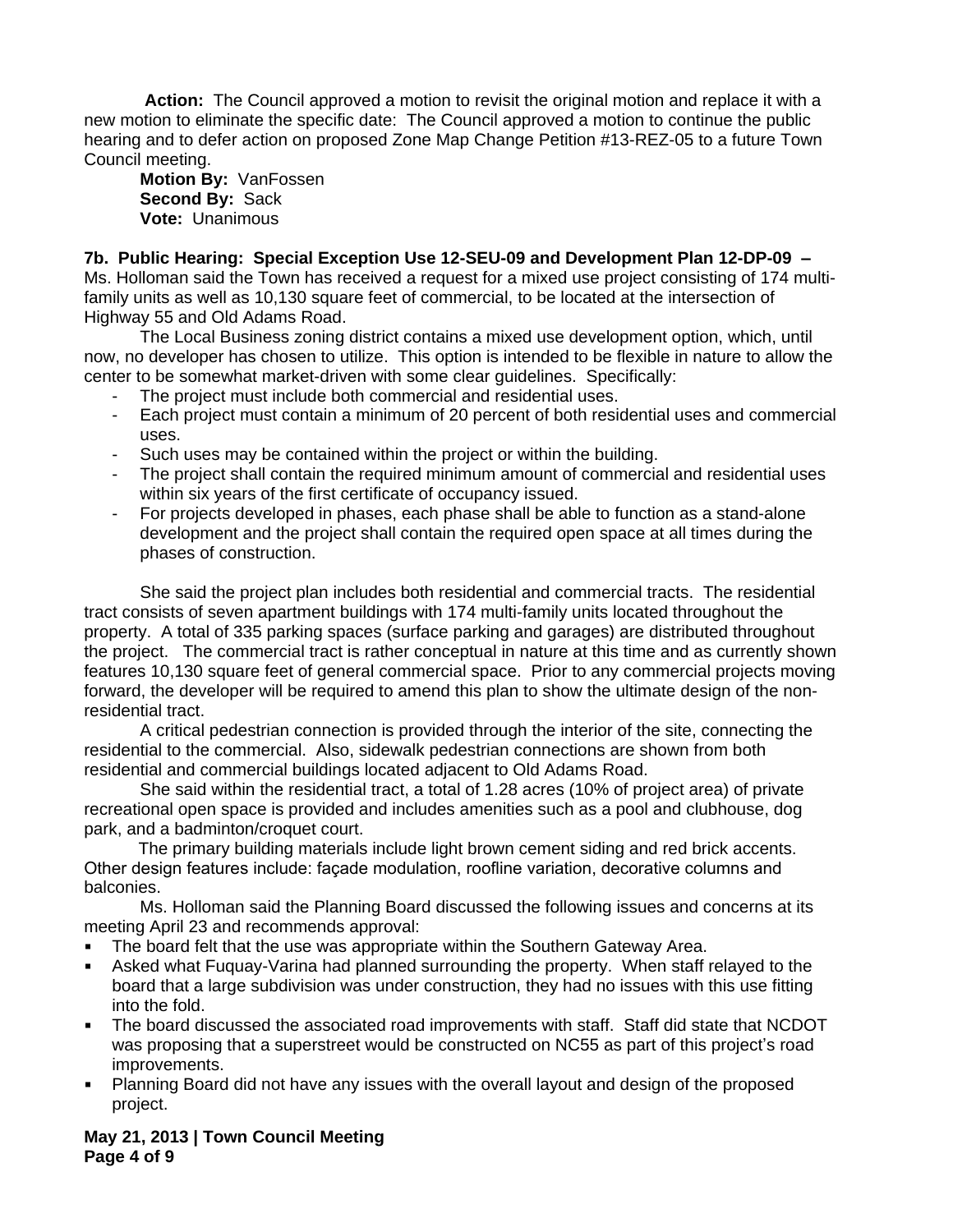With that explanation completed, Mayor Sears opened the public hearing to accept sworn testimony. The following testimony was recorded under oath administered by the Deputy Town Clerk:

Hugh J. Gilleece, 875 Walnut Street, Cary – Mr. Gilleece addressed the Council saying he was available to answer any questions.

Councilman Sack asked if Mr. Gilleece had a problem with the buffer requirements.

Mr. Gilleece said visibility always is a concern with commercial development.

John Classen, 5208 Old Adams Road - Mr. Classen said he feels this additional density across the street from his neighborhood is inappropriate. He said he does not think Holly Springs wants to see multi-family at its entrances where other sites are more suitable.

There being no further testimony, the public hearing was closed.

Mr. Classen asked if the Town would be taking into account traffic generated from Alston Ridge.

Councilman VanFossen said traffic impact analysis are required elements, and those studies would take all traffic impacts into account.

**Action #1:** The Council approved a motion to make and accept the findings of fact to be recorded in the minutes for Special Exception Use Petition #12-SEU-09 for a mixed use development as submitted by Hugh J. Gilleece & Associated dated 11/16/12. Special Exception Use Findings of Fact:

A special exception use may only be granted upon the presentation of sufficient evidence to enable a written determination that:

- a. The proposed use will not be injurious to the public health, safety, comfort, community moral standards, convenience or general welfare;
- b. The proposed use will not injure or adversely affect the adjacent area;
- c. The proposed use will be consistent with the character of the district, land uses authorized therein, and the Town of Holly Springs Comprehensive Plan;
- d. The proposed use shall conform to all development standards of the applicable district (unless a waiver of such development standards is requested as part of the special exception use petition and approved as set forth above, in which case the proposed use shall conform to the terms and conditions of such waiver).
- e. Access drives or driveways are or will be sufficient in size and properly located to: ensure automotive and pedestrian safety and convenience, traffic flow as set forth in Section 7.09 – Pedestrian Circulation and Vehicular Area Design; and, control and access in case of fire or other emergency;
- f. Off-street parking areas, off-street loading areas, trash enclosures, trash pick-up and removal, and other service areas are located so as to be safe, convenient, allow for access in case of emergency, and to minimize economic, glare, odor, and other impacts on adjoining properties and properties in the general neighborhood;
- g. The lot, building or structure proposed for the use has adequate restroom facilities, cooking facilities, safety equipment (smoke alarms, floatation devices, etc.), or any other service or equipment necessary to provide for the needs of those persons whom may work at, visit or own property nearby to the proposed use;
- h. Utilities, schools, fire, police and other necessary public and private facilities and services will be adequate to handle the needs of the proposed use;
- i. The location and arrangement of the use on the site, screening, buffering, landscaping, and pedestrian ways harmonize with adjoining properties and the general area and minimize adverse impacts; and,
- j. The type, size, and intensity of the proposed use (including but not limited to such considerations as the hours of operation and numbers of people who are likely to utilize or be attracted to the use) will not have significant adverse impacts on adjoining properties or the neighborhood.

**Motion By:** VanFoseen

**May 21, 2013 | Town Council Meeting Page 5 of 9**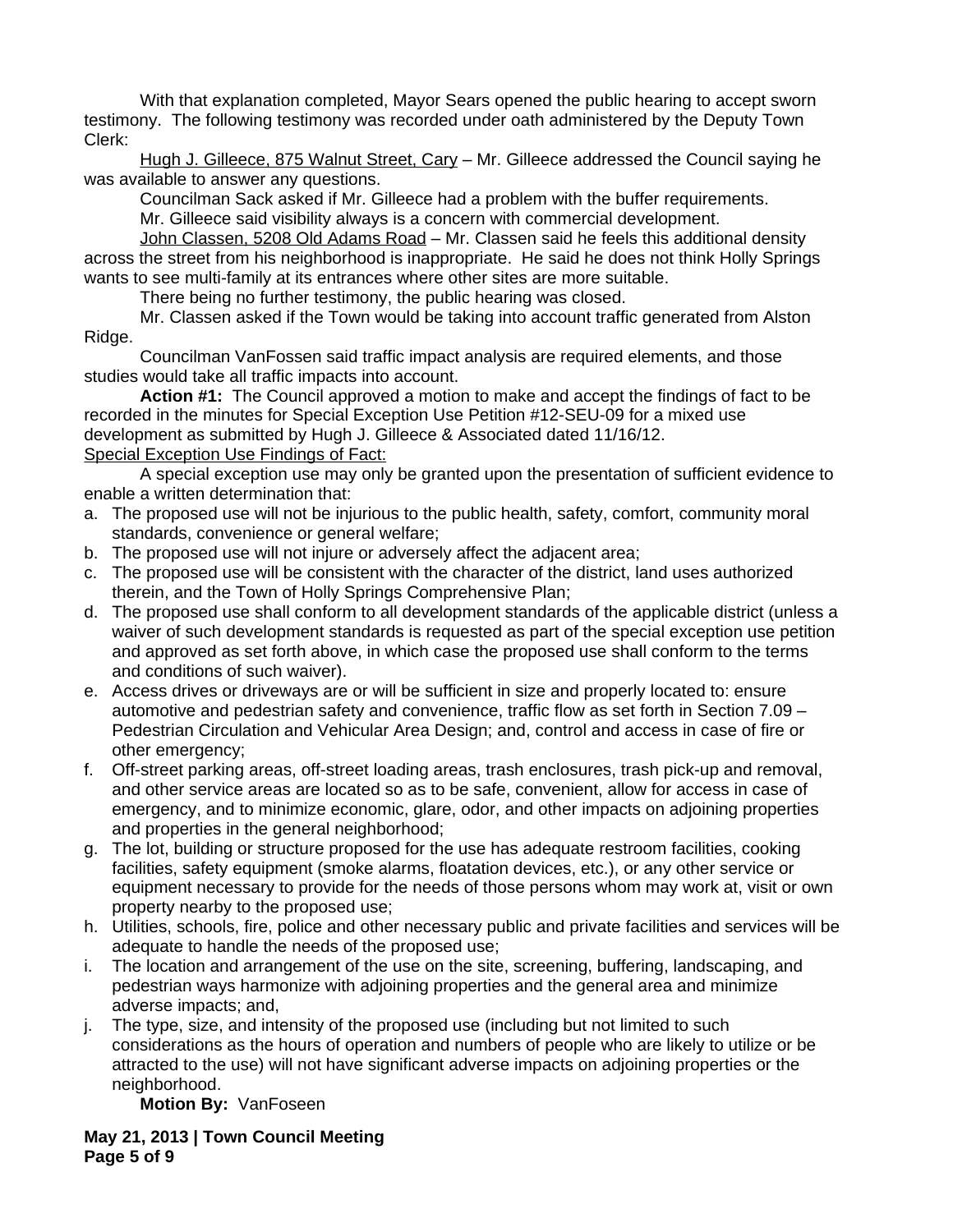# **Second By:** Sack

**Vote:** Unanimous

*A* c*opy of Special Exception Use Petition 12-SEU-09 addressing the findings of fact is attached to these minutes.*

**Action #2:** Having made findings of fact that the project meets the requirements to be granted a Special Exception Use, the Council approved a motion to grant Special Exception Use Petition #12-SEU-09 for a mixed use development as submitted by Hugh J. Gilleece & Associates, dated 11/16/12 with the following condition:

1) Project operations must adhere to the evidence submitted by the applicant as stated in the findings of fact submitted in conjunction with 12-SEU-09. **Motion By:** Sack **Second By:** VanFossen **Vote:** Unanimous *A copy of Special Exception Use Petition 12-SEU-09 is attached to these minutes.*

**Action #3:** The Council approved a motion to approve Development Plan Petition #12-DP-09 for Pecan Grove Mixed Use Development as submitted by Hugh J. Gilleece & Associates dated Revised 4/8/13 with the following conditions:

- 1. Prior to any commercial projects moving forward on PIN 0658335805, the developer will be required to formally amend this plan to show the ultimate design of the non-residential tract.
- 2. The ultimate elevations for the commercial tract will be in harmony with the multifamily dwellings in regards to similar materials and colors.
- 3. Commercial elevations will be required to be submitted to the Department of Planning & Zoning for review to ensure they comply with all applicable UDO regulations.
- 4. This project will be required to meet the Town of Holly Springs NPDES Ph. II Post Construction Stormwater Ordinance.
- 5. GB Alford Highway (NC 55 Bypass) will be widened in the future to a 6 lane cross section. This widening will require additional right-of-way along your frontage. This site must be designed with this in mind and reserve area accordingly along this boundary to accommodate a change in right-of-way when needed in the future.
- 6. A fee-in-lieu of upgrade will be required for this project for the pump station and associated force main serving this site.
- 7. The following items must be addressed prior to the  $1<sup>st</sup>$  construction drawing submittal for any portion of this site:
	- i.The existing Pecan Grove flood study will need to be updated for this project. An updated study must be supplied.
	- ii.All items listed on the Stormwater Submittal Checklist, Form #16003, must be included.
	- iii.If applicable, provide draft PCN with all supporting documentation including but not limited to buffer determinations and projected location and impacts to jurisdictional features for the entire project.
	- iv.Provide a calculated pavement design for Old Adams Road. This may result in a pavement cross section bigger than the specified minimum.
- 8. The following items must be addressed prior to the 1<sup>st</sup> construction drawing submittal for the commercial portion of the project:
	- a. A completed Industrial Waste survey short form must be provided once tenants of the commercial space are known.
	- b. A Grease Trap Form must be provided for all businesses that will be handling fats, oils, or grease (i.e. restaurants).
- 9. The following items must be addressed prior to construction drawing approval:

**May 21, 2013 | Town Council Meeting Page 6 of 9**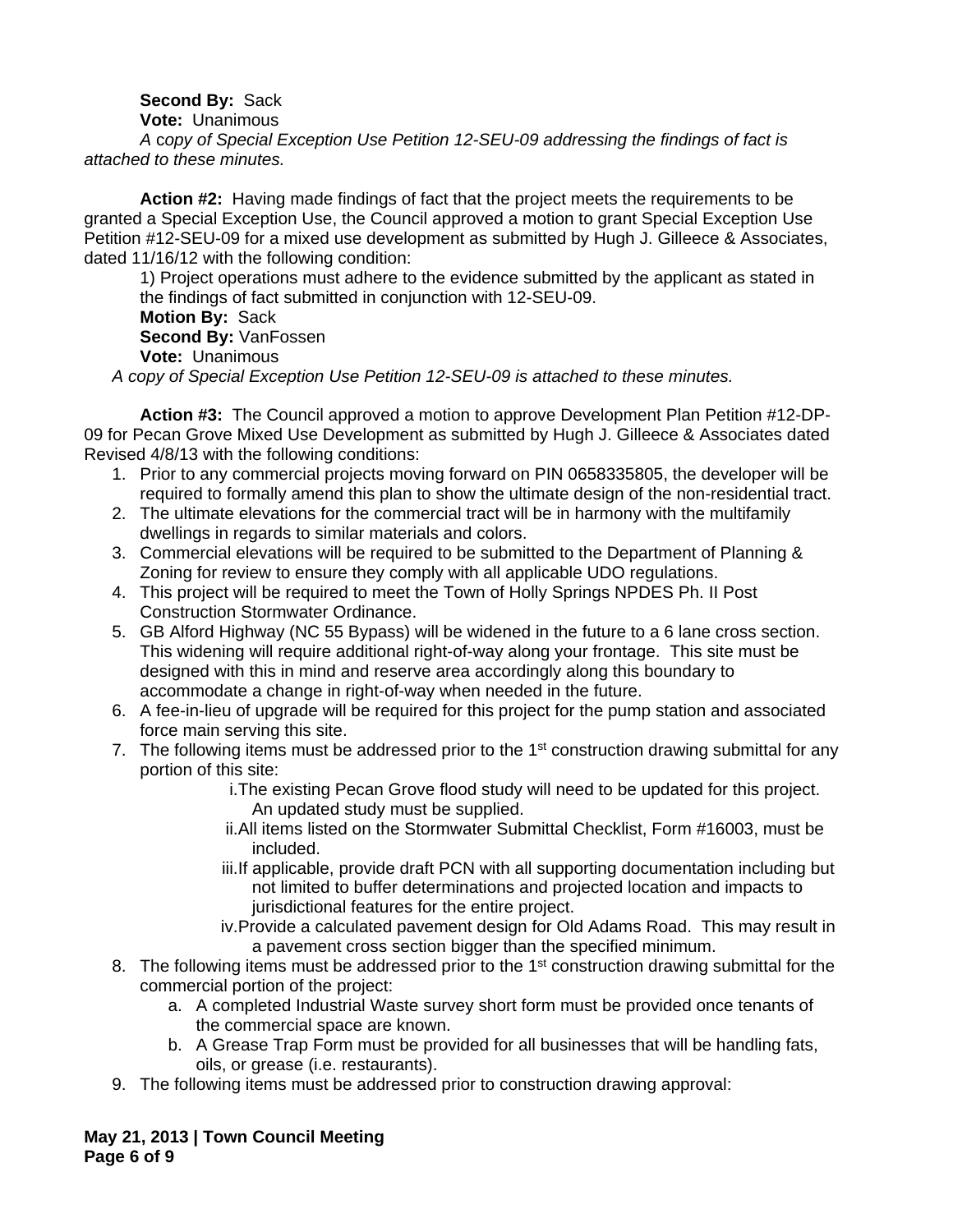- a. Approval of Stormwater Management Plan is required prior to issuance of a land disturbance permit or construction drawing approval.
- b. Payment of the Stormwater Fee-in-Lieu will be required.
- c. Stormwater sureties are required on this project. A performance surety in the form of a bond, letter of credit or cash is required in the amount of 150% estimated construction cost of the stormwater BMP prior to the preconstruction meeting and a maintenance surety in the form of a cash escrow account in the amount of 35% the actual construction cost of the BMP is required at the end of the performance monitoring period for the project.
- d. All environmental permits must be obtained prior to construction drawing approval and/or issuance of a land disturbance permit for the entire project.
- e. If any off site sewer facilities are needed to serve this project and are not completed and accepted by the Town at the time of approval of this plan, then these facilities must be completed for this project to develop. The Town is not responsible for completion of off-site sewer facilities, and will not guarantee completion of such facilities by any other party. No plats or building permits will be issued by the Town until all necessary on and off site sewer infrastructure is completed.
- 10. In response to a prior condition, a cost estimate and preliminary greenway design for the greenway connection from Pecan Grove Apartments to the Bass Lake Greenway was recently provided to staff for review and use. It is staff's recommendation that discussions continue regarding a possible developer agreement in order to add this critical pedestrian link to the project.

**Motion By:** Williams **Second By:** VanFossen **Vote:** Unanimous

**8a. Consent Agenda:** The Council approved a motion to approve all items on the Consent Agenda. The motion carried following a motion by Councilman Sack, a second by Councilman Cobb and a unanimous vote. The following actions were affected:

8a. Minutes – The Council approved minutes of the Council's regular meeting held May 7, 2013.

8b. Budget Amendment Report – The Council received a monthly report of amendments to the FY 2012-13 budget approved by the town manager. *A copy of the budget amendment report is attached to these minutes.*

8c. Comprehensive Plan Amendment 13-CPA-02 - The Council continued the public hearing and deferred action on Comprehensive Plan Amendment 13-CPA-02 for property along Ralph Stephens Road and Little Moccasin Lane.

8d. Rezoning Petition 13-REZ-03 - The Council continued the public hearing and deferred action on Rezoning Petition 13-REZ-03 requesting property on Ralph Stephens Road and Little Moccasin Lane be rezoned from Commercial to Mixed Residential.

8e. Budget Amendment, \$13,000 – The Council adopted an amendment to the FY 2012-13 budget in the amount of \$13,000 to cover expenses related to additional design and surveying and increase to the Stewart-Cooper-Newell's architectural services contract to \$308,800. *A copy of the budget amendment is attached to these minutes.*

8f. Budget Amendment, \$5,000 – The Council adopted an amendment to the FY 2012-13 budget in the amount of \$5,000 to purchase firefighting supplies. *A copy of the budget amendment is attached to these minutes.*

8g. Council Order 2013-01 – The Council adopted Council Order 2013-01 directing Wake County to levy and collect property taxes for the Town of Holly Springs. *A copy of Council Order 2013-01 is attached to these minutes.*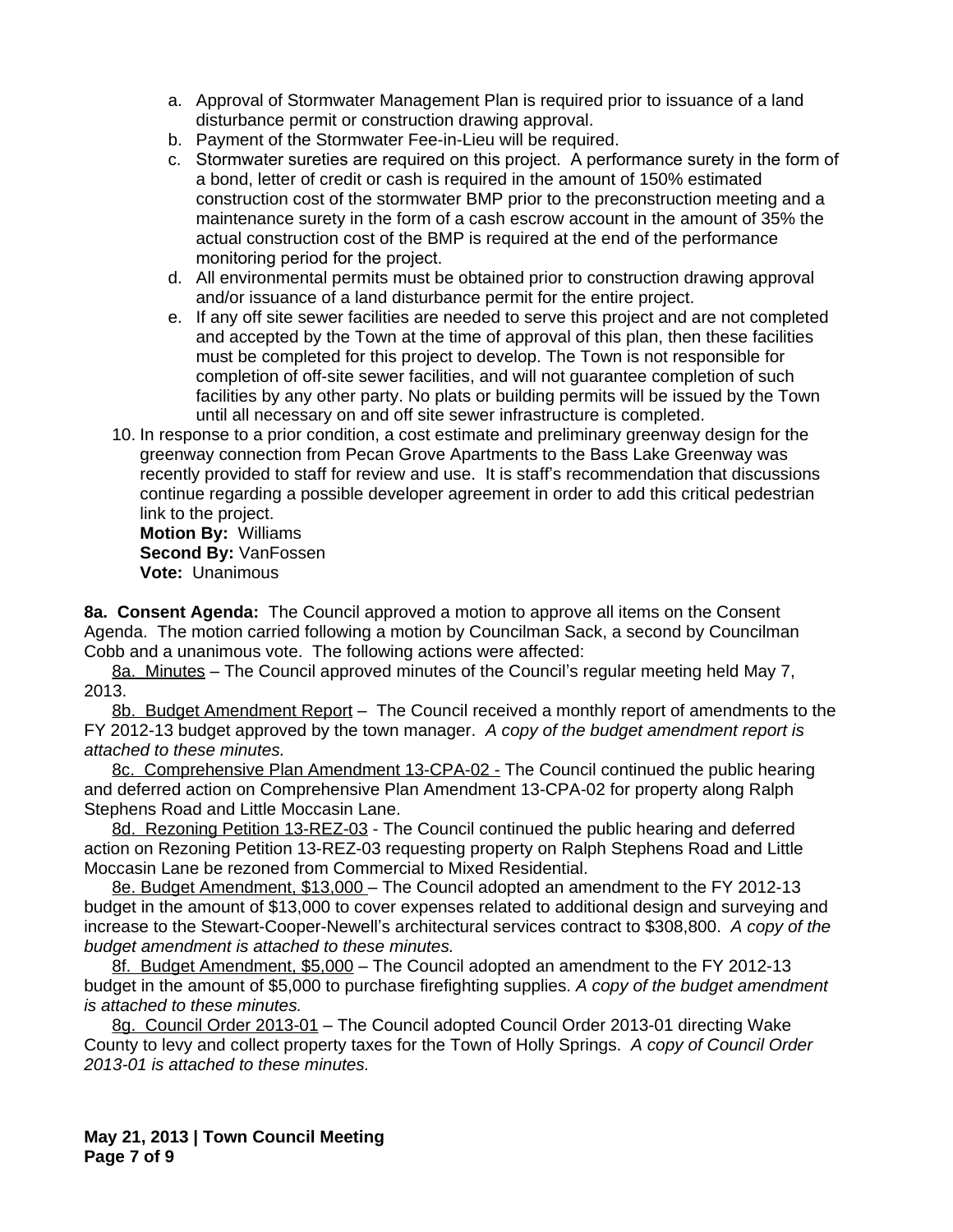8h. Budget Amendment, \$28,450 – The Council adopted an amendment to the FY 2012-13 budget in the amount of \$28,450 and entered a contract with S&ME for materials testing in the Womble Park expansion project. *A copy of the budget amendment is attached to these minutes.*

**9a. Mims Stormwater BMP**– Ms. Sudano said the Town Council approved the concept and preliminary estimated budget for the enhanced Mims stormwater best management practice (BMP) project at its Spring 2013 retreat. Since then, various department staff members (and Carl) have worked with the developer and the Town's design engineer to finalize planned financing and enhancements. This request, Ms. Sudano said, is for an amendment to the original design contract reflecting the modifications that have been made to upgrade the BMP from a basic functional structure to a stormwater treatment enhancement feature for downtown (that also functions as an economic development tool.)

She said the amendment is in the amount of \$98,900 in an agreement with Withers and Ravanel that covers – among other more detailed items - Avent Ferry Road and Earp Street roadway designs, added decorative retaining walls, landscaping, fencing, public spaces, streetscapes and townhome pad grading.

**Action:** The Council approved a motion to adopt a budget amendment for 98,900 and to enter an amended contract with Withers and Ravanel for design of an enhanced stormwater BMP.

**Motion By:** VanFossen **Second by:** Sack **Vote:** Unanimous.

*A copy of the budget amendment is attached to these minutes.*

**9b. North Main Athletic Complex Master Plan** – Mr. Bradley said, per the Town's contract with Withers and Ravenel, a presentation of the North Main Athletic Complex master plan must be made to communicate with Town staff and Council. He said no approval will be requested at this time.

A representative of Withers and Ravenel shared a rendering of the master plan thus far, showing soccer fields, parking and auxiliary buildings.

**Action:** None.

**10. Other Business:** Mayor Sears reported on a Nuclear Regulatory Commission meeting that was held regarding a tiny scratch in the Shearon Harris Nuclear Plant. There is no danger and no radiation leakage from the plant, and the scratch is only a quarter-inch long.

Councilwoman Williams asked about the town Christmas tree. Mr. Bradley said it had died and would be replaced this fall.

Councilwoman Lee said not only did the girls basketball team win the Tri 9 conference title, but half of them have scholarship achievements, maintaining a higher than 4.0 grade point average. She added that members of the HSHS track team have qualified for the nationals.

**11. Manager's Report:** Mr. Simmons reported on a number of events and programs.

**12. Closed Session:** The Council approved a motion to enter Closed Session, pursuant to North Carolina General Statute 143-318.11(a)(5) to discuss matters of land acquisition.

**Motion By:** Sack **Second By:** Cobb **Vote:** Unanimous

# *General Account of Closed Session – May 21, 2013.*

In general, the town attorney discussed with the council members a matter of land acquisition for sidewalk right of way along West Holly Springs Road. The Council provided direction as to amounts that the town attorney was authorized to offer for purchases.

No further action was made in closed session.

**May 21, 2013 | Town Council Meeting Page 8 of 9**